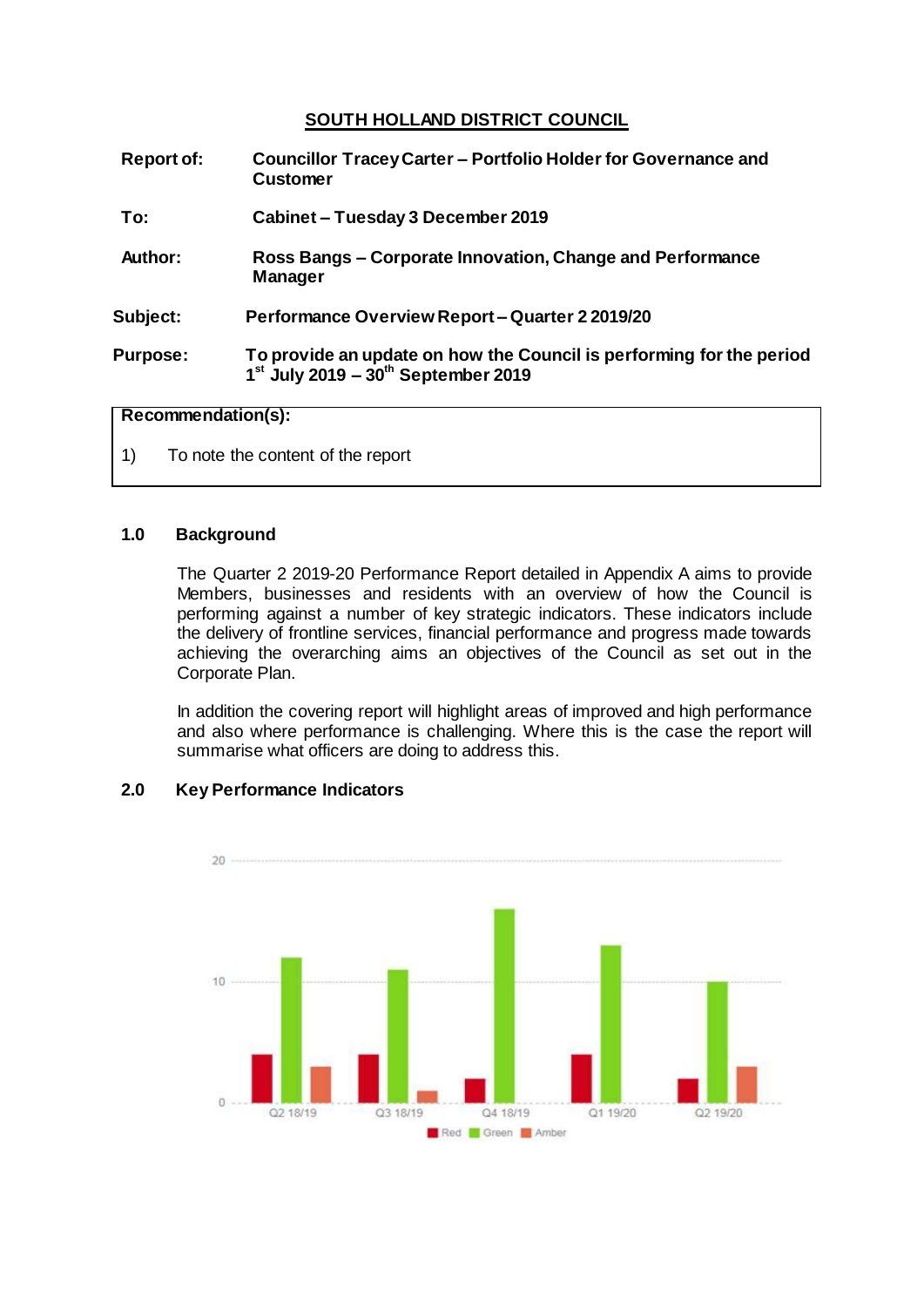2.1 Performance is reported using the RAG system with green demonstrating where an indicator is on or above target, amber where the indicator is below target but showing an upward trend and red where an indicator is significantly below target.

Of the 15 measurable indicators the below table shows an improvement in performance across the Council when compared with Quarter 119/20.

| Indicator | <b>Quarter 2 19/20</b> | <b>Quarter 1 19/20</b> |
|-----------|------------------------|------------------------|
|           | $2(13.33\%)$           | 4(26.66%)              |
|           | 3(20%)                 | 0 (6%)                 |
|           | 10 (66.67%)            | 11 (73.33%)            |

#### **3.0 Areas of Success**

The average re-let time for Q2 was 20 days based on a total of 61 lets. This is a significant decrease when compared with the same period 12 months ago where the average was 35 days.

Performance relating to the time taken to respond to customer feedback continues to perform strongly with 97% of all FOIs being responded to within 20 working days and 97% of complaints being responded to within 15 working days a significant decrease when compared to the same period 12 months ago.

Performance within the Council's customer contact centre is very positive with just under 93% of the 20,741 calls being received within this period being answered against a target of 91%. In addition there has been a reduction in the time taken for a call to be answered with an average wait time of 85 seconds, down from 130 seconds when compared with the same period 12 months ago.

The number of food premises being rated 3 or above as increased when compared with the same period 12 months ago with over 98% of all outlets within the district being rated as satisfactory or above.

## **3.1 Areas for Improvement**

There was a total of 465 missed waste collections in quarter 2 equating to 46 per every 100,000 scheduled collections which further equates to 0.05%. The average time to remedy a reported missed collection was less than one day demonstrating an excellent service to residents.

#### **4.0 Recommendation**

4.1 That the contents of the report be noted

## **5.0 EXPECTED BENEFITS**

5.1 The Council's performance is properly scrutinised.

#### **6.0 IMPLICATIONS**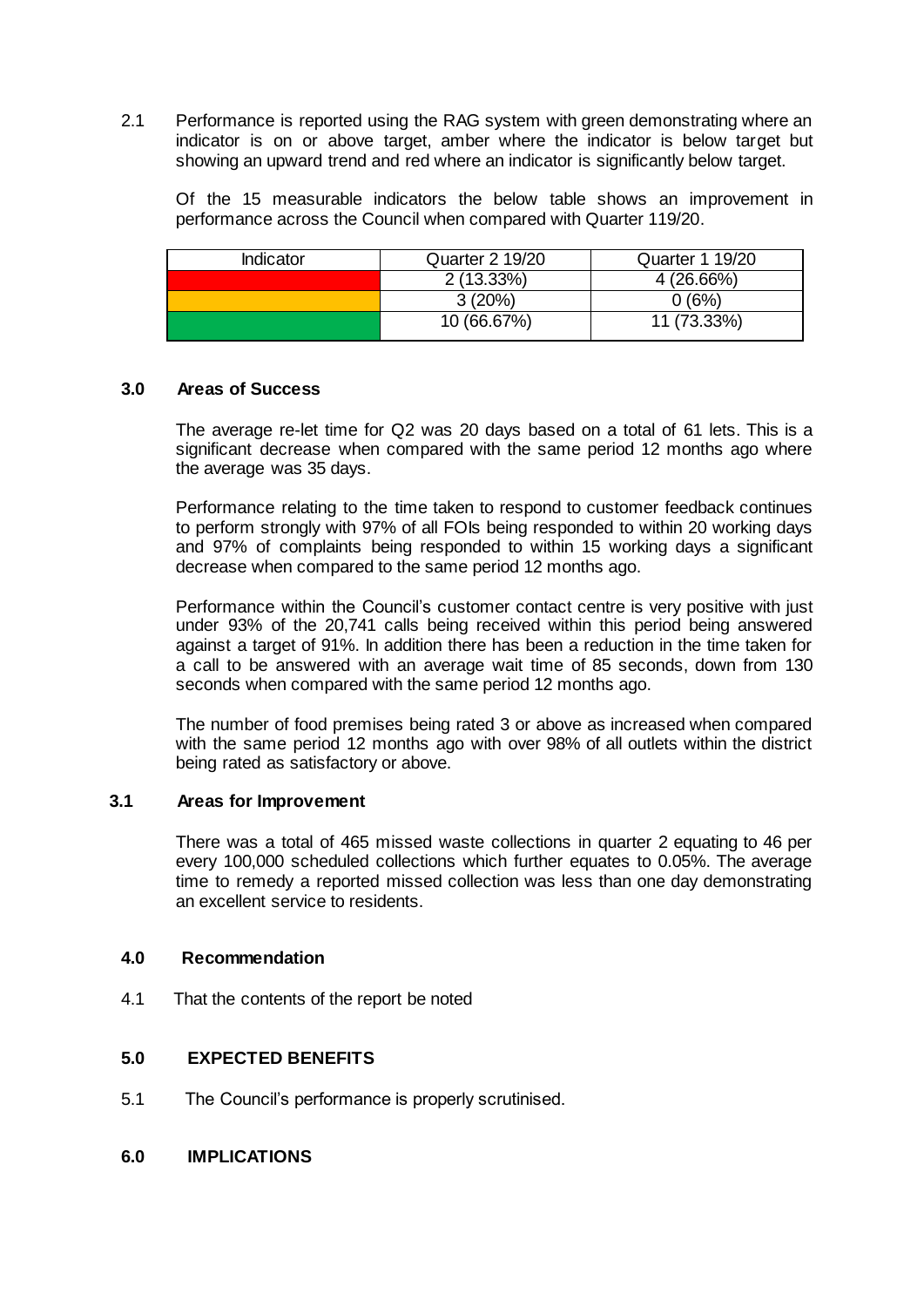## 6.1 **Constitution & Legal**

The report is made within the terms of reference of the Performance Monitoring Panel.

## 6.2 **Corporate Priorities**

The report presents progress monitoring of performance of the corporate priorities.

#### 6.3 **Financial**

The report contains information on Council's performance which does convey some information relating to financial matters.

## 6.4 **Reputation**

Performance issues can cause some reputational consequence. It is the purpose of this report to highlight performance issues at an early stage.

#### 6.5 **Risk Management**

Performance issues may be subject to risk management measures to protect Council interests.

# 6.6 **Staffing**

The report contains information relating to staffing issues.

## **7.0 WARDS/COMMUNITIES AFFECTED**

7.1 No Wards or Communities are affected

## **8.0 ACRONYMS**

PMP – Performance Monitoring Panel LA – Local Authority

Background papers:- [None](file:///C:/Users/CharlottePaine/Democratic%20Services/Committee/Committee/Report%20Guide/2014/THE%20COMMITTEE%20REPORT%20GUIDE_JUNE%202014.doc)

## **Lead Contact Officer**

Telephone Number: 07870835233

Name and Post: Ross Bangs – Change, Innovation & Performance **Manager** Email: **Email:** [ross.bangs@breckland-sholland.gov.uk](mailto:greg.pearson@breckland-sholland.gov.uk)

## **Director / Officer who will be attending the Meeting**